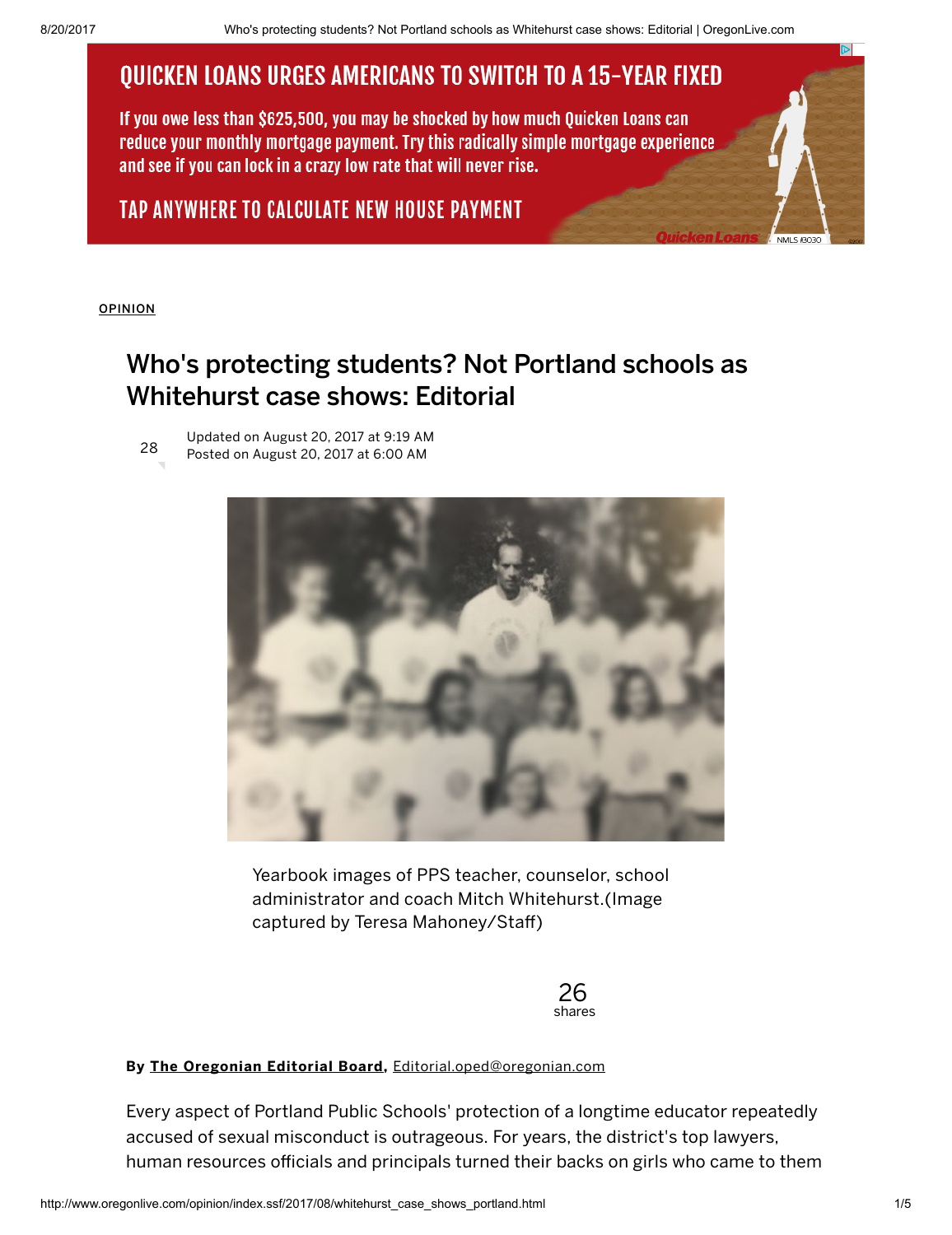reporting appalling details of how Mitchell Whitehurst propositioned them or sexually sized them up.

Instead, he kept teaching, leaving complaints behind as he transferred from school to school, as The [Oregonian/OregonLive's](http://www.oregonlive.com/education/index.ssf/2017/08/benefit_of_the_doubt.html) Bethany Barnes documented through extensive interviews and public records. It took Whitehurst's harassment of a male coworker - and a criminal conviction - for Portland Public Schools to finally part ways with Whitehurst, who retired in March 2015.

Unfortunately, the reasons for outrage continue. Despite a clear directive from the school board last year to analyze what went wrong, district staff admitted in April they had done almost zero [soul-searching.](http://www.oregonlive.com/education/index.ssf/2017/08/portland_public_schools_still_1.html) They've made little progress on implementing the few ideas that they do have to improve. And finally, the district administration still believes the inaction in Whitehurst's case was a failure of processes, as opposed to a failure of people. As Interim Superintendent Yousef Awwad told Barnes, the district "should have connected the dots" about Whitehurst.

This isn't a matter of just connecting the dots. This is a matter in which high-ranking administrators - some of whom still work for the district - made bad decision after bad decision after bad decision in dismissing student complaints of sex abuse and harassment that followed Whitehurst. Instead of siding with students, who were distressed by Whitehurst's leering and shocked by his predatory comments, they sided with the educator.

New school board chair Julia [Brim-Edwards](http://www.oregonlive.com/education/index.ssf/2017/08/outraged_portland_school_board.html) said Friday that the board plans to hire an outside investigator to conduct a thorough review of what happened and recommendations for the future. Good. The ease with which district officials were able to brush aside complaints, keep information out of personnel files and protect a problem teacher demands reforms in its systems and its contract with teachers.

But the investigation should also clearly lay out exactly who made these unconscionable decisions and why. It is difficult to believe that mere incompetence could explain how many times the district ignored glaring red flags about its longtime educator. It is critical to know whether someone was shielding Whitehurst and, if so, whether that person is still at the district. Unfortunately, none of those most closely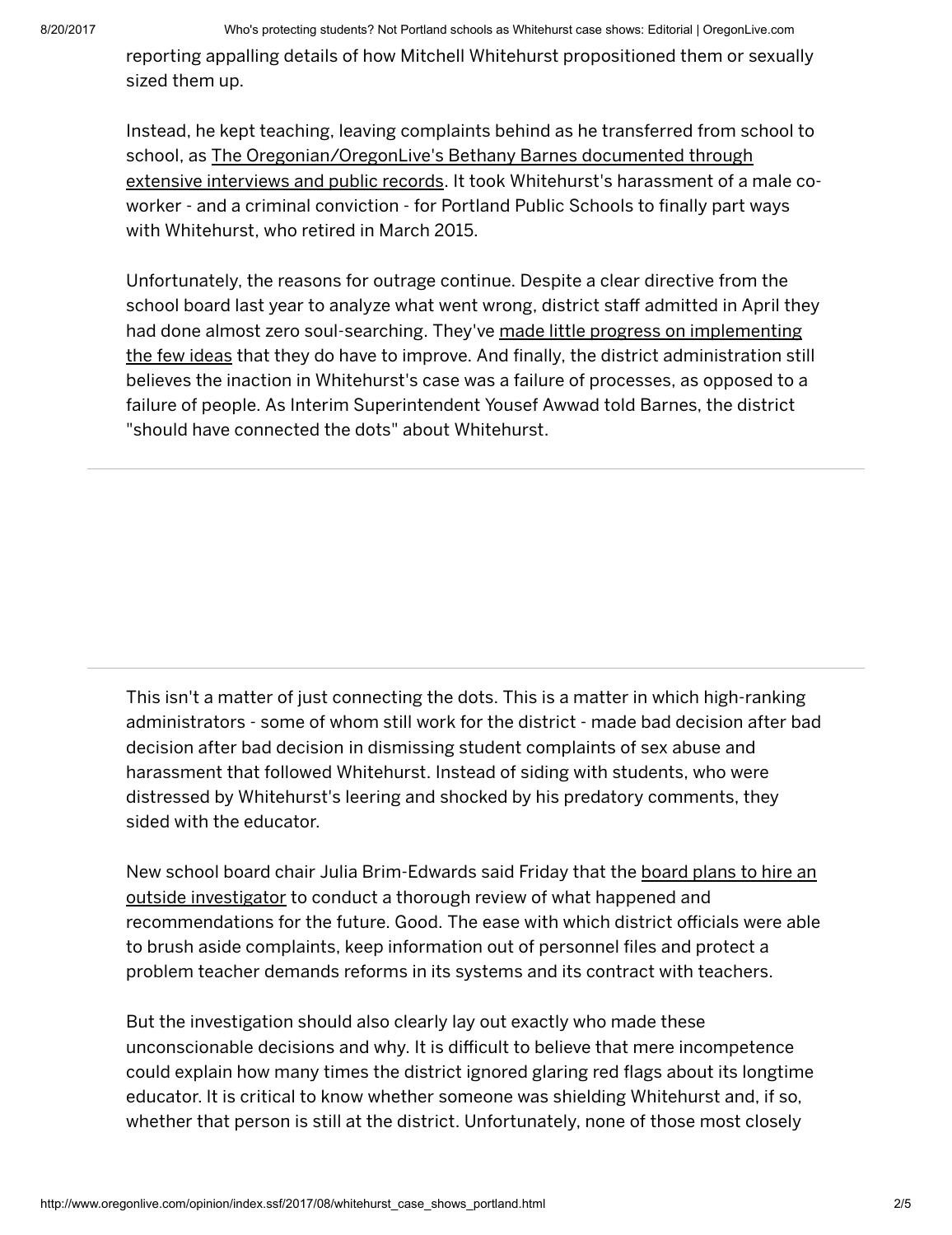8/20/2017 Who's protecting students? Not Portland schools as Whitehurst case shows: Editorial | OregonLive.com

tied to the case - former general counsels Maureen Sloane and Jollee Patterson, former human resources director Sean Murray and senior legal counsel Stephanie Harper - are providing the answers that they owe the public.

Sloane, who retired in 2009, hung up when contacted by The Oregonian/OregonLive Editorial Board rather than explain why she apparently didn't interview Rose Soto, a Marshall High School student who reported in 2001 that Whitehurst repeatedly came on to her and encouraged her to meet him outside of school. Sloane also hasn't explained why it appears she did nothing in 2008 after a former student named Caprice, alarmed that Whitehurst was still working in schools, reported he'd sought oral sex from her and a friend years earlier.

But there are plenty of questions for Patterson, who now works for Miller Nash Graham & Dunn. And for Murray, who heads human resources for Prosper Portland, a city agency. Both were alerted in 2012 to Caprice's case, after the former student saw Whitehurst teaching gym at Faubion K-8 and recounted her story to the school principal. In reviewing Caprice's allegations, a district human resources lawyer uncovered Soto's 2001 case and recommended to Patterson and Murray that the district "take some action." Whitehurst, however, remained on staff.

Then there's their handling of a 2013 case in which Faubion [eighth-grade](http://www.oregonlive.com/education/index.ssf/2016/09/years_of_sex_misconduct_compla.html) girls started boycotting Whitehurst's gym class. In interviews, the girls gave the district firsthand accounts of Whitehurst's ogling and [inappropriate](http://media.oregonlive.com/education_impact/other/Faubion%20student%20interviews%20part%201.pdf) comments. Some tried to escape his attention by wearing shoes unsuitable for gym so they could sit out class, or by tying their jackets around their waists. Several told their parents or a teacher.

But the district made the baffling decision to write off their accounts as "rumors," a decision no one has claimed as their own.